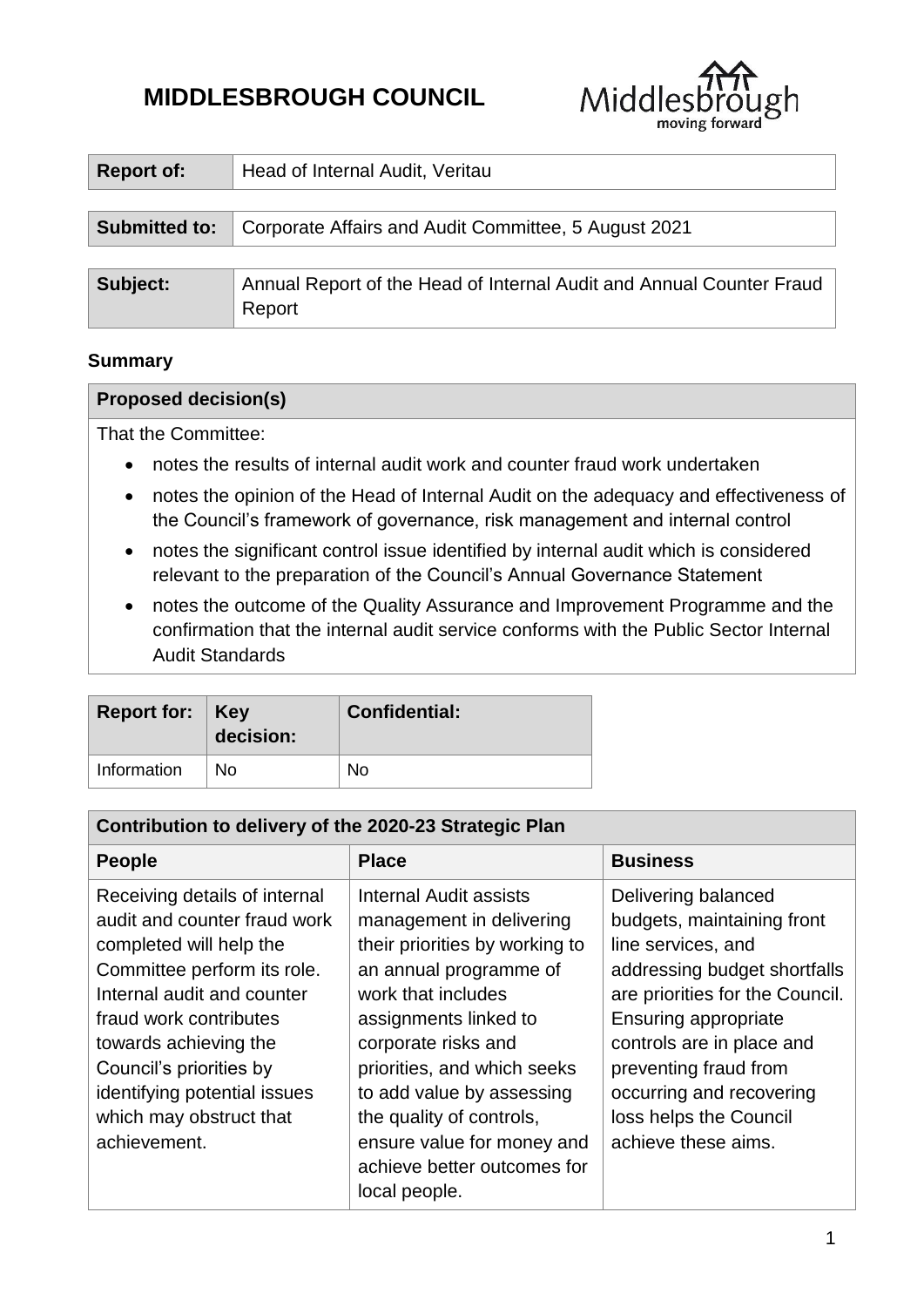| Ward(s) affected   |  |
|--------------------|--|
| <sup>1</sup> None. |  |

# **What is the purpose of this report?**

1. To provide Members with a summary of internal audit work undertaken in 2020/21 and provide an opinion on the overall adequacy and effectiveness of the Council's framework of governance, risk management and internal control. An annual report setting out counter fraud activity and performance is also included.

#### **Why does this report require a Member decision?**

**2.** The work of internal audit is governed by the Public Sector Internal Audit Standards (PSIAS) and the Council's audit charter. These require the Head of Internal Audit to bring an annual report to the Corporate Affairs and Audit Committee. The report must include an opinion on the adequacy and effectiveness of the Council's framework of governance, risk management and control.

#### **Report Background**

- 3. The annual report is included at appendix 1 to this report. It also includes a summary of findings from recently finalised audit work as well as the status of agreed audit actions.
- 4. The report also includes details of Veritau's Quality Assurance and Improvement Programme (QAIP). This includes ongoing quality assurance arrangements and activities, annual self-assessment, external assessments at least once every five years, as well as an annual survey of senior management in each client organisation.
- 5. Veritau also provides a counter fraud service to the Council. An annual report setting out counter fraud activity and performance is also included as part of the report at appendix 2.

# **What decision(s) are being asked for?**

- 6. That the committee:
	- notes the results of internal audit work and counter fraud work undertaken
	- notes the opinion of the Head of Internal Audit on the adequacy and effectiveness of the Council's framework of governance, risk management and internal control
	- notes the significant control issue identified by internal audit which is considered relevant to the preparation of the Council's Annual Governance Statement
	- notes the outcome of the Quality Assurance and Improvement Programme and the confirmation that the internal audit service conforms with the Public Sector Internal Audit Standards

# **Why is this being recommended?**